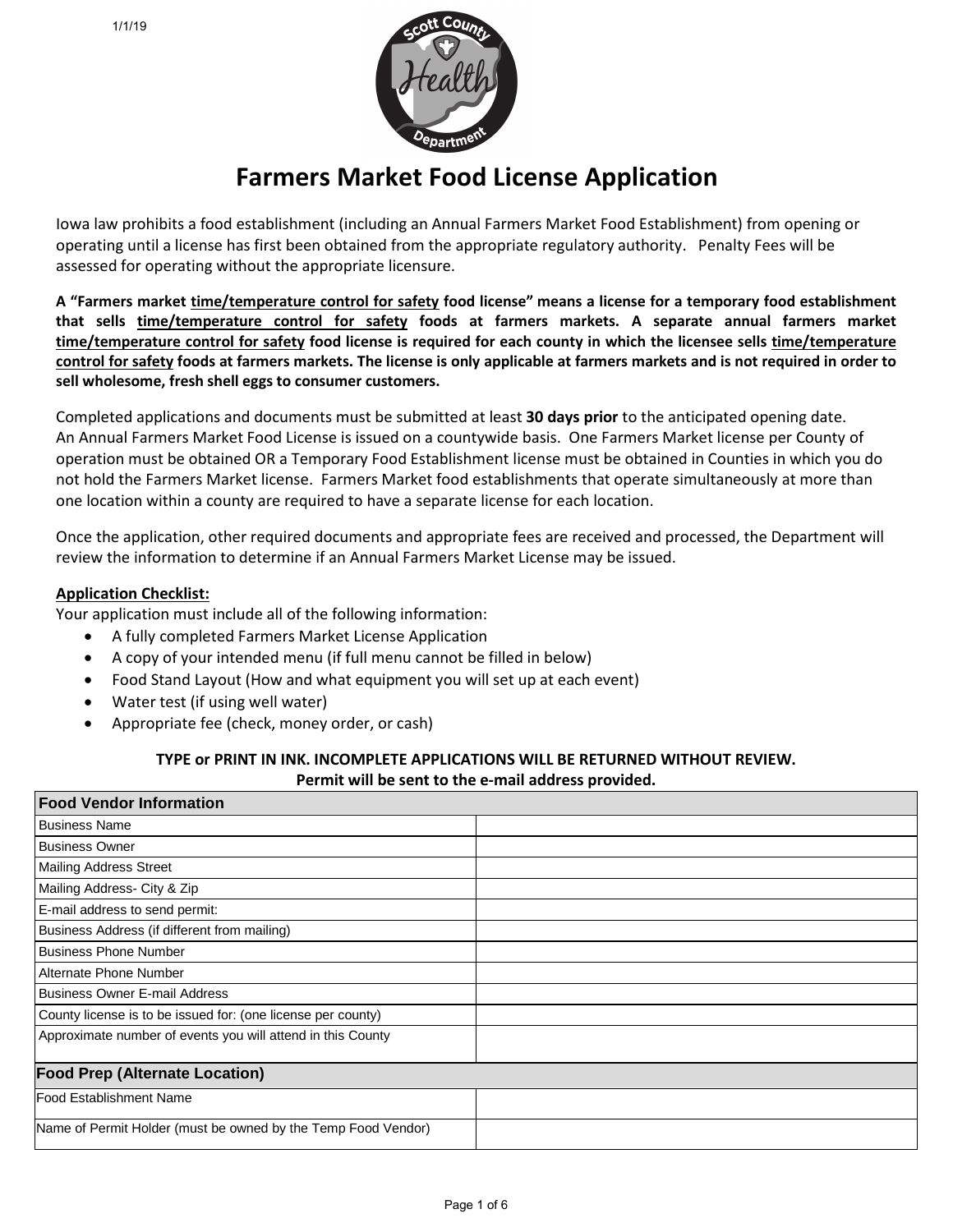| Address and City                                                                                                                                                                                                                                                                                                                                                                                  |                                                                     |
|---------------------------------------------------------------------------------------------------------------------------------------------------------------------------------------------------------------------------------------------------------------------------------------------------------------------------------------------------------------------------------------------------|---------------------------------------------------------------------|
| License#                                                                                                                                                                                                                                                                                                                                                                                          |                                                                     |
| Contact phone number                                                                                                                                                                                                                                                                                                                                                                              |                                                                     |
| <b>Facility Type</b>                                                                                                                                                                                                                                                                                                                                                                              | □ Licensed Food Establishment<br>Licensed Mobile Food Unit<br>Other |
| <b>Food Stand Contact Information</b>                                                                                                                                                                                                                                                                                                                                                             |                                                                     |
| Food Stand Person in Charge during Events                                                                                                                                                                                                                                                                                                                                                         |                                                                     |
| Title of Food Stand Person in Charge                                                                                                                                                                                                                                                                                                                                                              |                                                                     |
| Food Stand Person in Charge's Cell Phone                                                                                                                                                                                                                                                                                                                                                          |                                                                     |
| Food Stand Secondary Person in Charge                                                                                                                                                                                                                                                                                                                                                             |                                                                     |
| Food Stand Secondary Person in Charge's Cell Phone                                                                                                                                                                                                                                                                                                                                                |                                                                     |
| Title of Food Stand Secondary Person in Charge                                                                                                                                                                                                                                                                                                                                                    |                                                                     |
| Menu (disclosure of all food and beverage menu items is required)                                                                                                                                                                                                                                                                                                                                 |                                                                     |
| Will your menu be identical for each Event (Menus and menu items must<br>be approved If menu items change, changes must be submitted in<br>writing for approval prior to the event in question)                                                                                                                                                                                                   | $\Box$ Yes<br>$\Box$ No                                             |
| If you answered no, please explain.                                                                                                                                                                                                                                                                                                                                                               |                                                                     |
| <b>Menu Item 1</b>                                                                                                                                                                                                                                                                                                                                                                                |                                                                     |
| Name of Menu Item 1 as listed on your menu (i.e. fruit salad, chicken<br>quesadillas, lemonade, beer)                                                                                                                                                                                                                                                                                             |                                                                     |
| Is this menu item a food you prepare from multiple ingredients or an item<br>that you purchase ready-made?                                                                                                                                                                                                                                                                                        | $\Box$ Purchased<br>$\Box$ Prepared                                 |
| Source of food including all ingredients (must provide invoice or receipt at<br>the event)                                                                                                                                                                                                                                                                                                        |                                                                     |
| All preparation done on site (including, cutting, seasoning, marinating,<br>cooking, etc.)                                                                                                                                                                                                                                                                                                        | $\Box$ Yes<br>$\Box$ No                                             |
| If any food preparation activities for this menu item occur at a location<br>other than in the licensed Farmers Market food stand, indicate what<br>preparation activities will take place elsewhere and complete the Food<br>Prep (Alternative Location) information. If all food preparation activities will<br>take place in the licensed Farmers Market food stand at the event enter<br>N/A. |                                                                     |
| <b>Menu Item 2</b>                                                                                                                                                                                                                                                                                                                                                                                |                                                                     |
| Name of Menu Item 2 as listed on your menu                                                                                                                                                                                                                                                                                                                                                        |                                                                     |
| Is this menu item a food you prepare from multiple ingredients or an item<br>that you purchase ready-made?                                                                                                                                                                                                                                                                                        | $\Box$ Purchased<br>$\Box$ Prepared                                 |
| Source of food including all ingredients (must provide invoice or receipt at<br>the event)                                                                                                                                                                                                                                                                                                        |                                                                     |
| All preparation done on site (including, cutting, seasoning, marinating,<br>cooking, etc.)                                                                                                                                                                                                                                                                                                        | $\Box$ Yes<br>$\Box$ No                                             |
| If any food preparation activities for this menu item occur at a location<br>other than in the licensed Farmers Market food stand, indicate what<br>preparation activities will take place elsewhere and complete the Food<br>Prep (Alternative Location) information. If all food preparation activities will<br>take place in the licensed Farmers Market food stand at the event enter<br>N/A. |                                                                     |
| <b>Menu Item 3</b>                                                                                                                                                                                                                                                                                                                                                                                |                                                                     |
| Name of Menu Item 3 as listed on your menu                                                                                                                                                                                                                                                                                                                                                        |                                                                     |
| Is this menu item a food you prepare from multiple ingredients or an item that<br>you purchase ready-made?                                                                                                                                                                                                                                                                                        | $\Box$ Purchased<br>$\Box$ Prepared                                 |
| Source of food including all ingredients (must provide invoice or receipt at the<br>event)                                                                                                                                                                                                                                                                                                        |                                                                     |
| All preparation done on site (including, cutting, seasoning, marinating, cooking,<br>etc.)                                                                                                                                                                                                                                                                                                        | $\Box$ Yes<br>$\Box$ No                                             |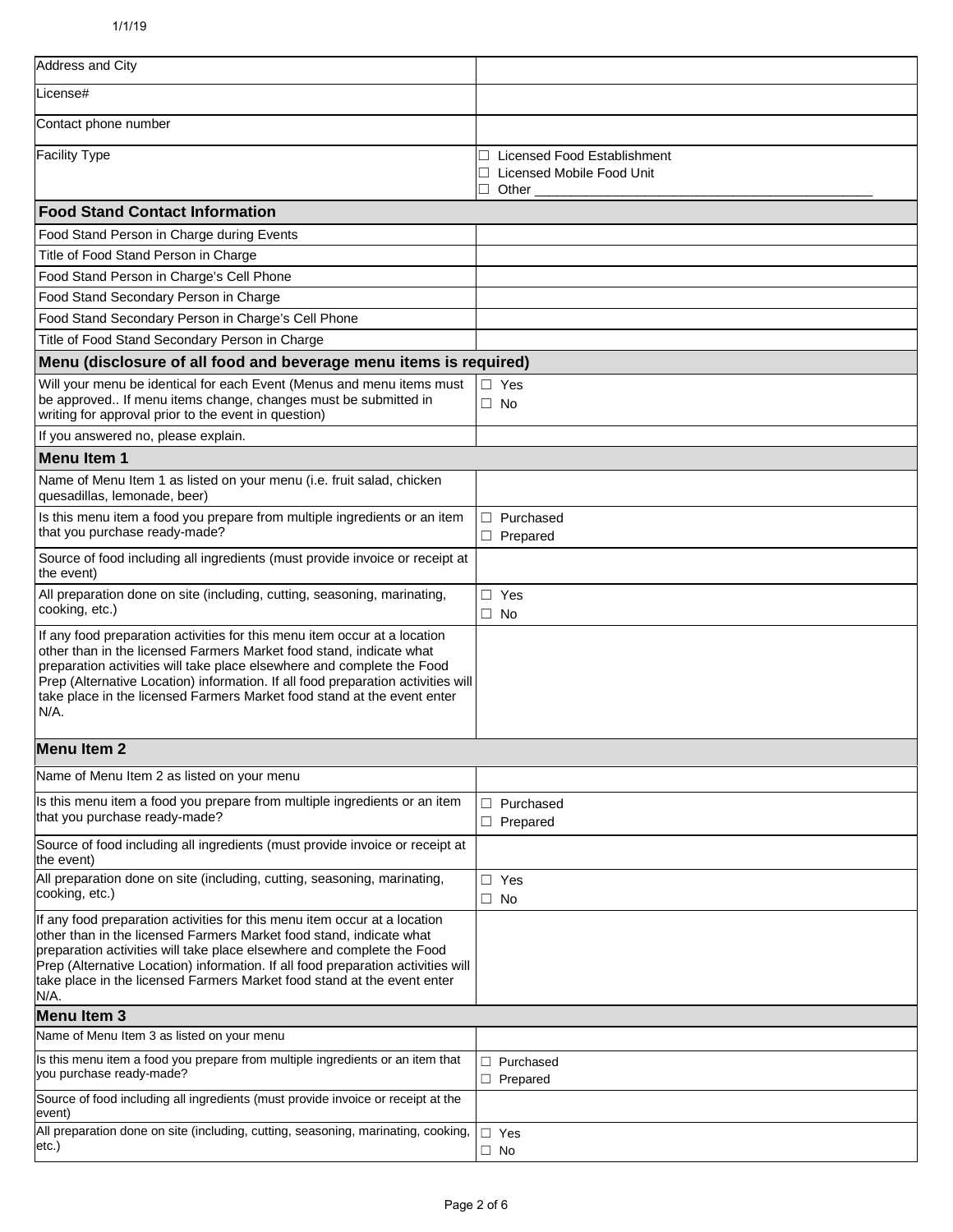| If any food preparation activities for this menu item occur at a location other<br>than in the licensed Farmers Market food stand, indicate what preparation<br>activities will take place elsewhere and complete the Food Prep (Alternative                                                                                                                                                      |                                                                                                                                            |
|---------------------------------------------------------------------------------------------------------------------------------------------------------------------------------------------------------------------------------------------------------------------------------------------------------------------------------------------------------------------------------------------------|--------------------------------------------------------------------------------------------------------------------------------------------|
| Location) information. If all food preparation activities will take place in the<br>licensed Farmers Market food stand at the event enter N/A.                                                                                                                                                                                                                                                    |                                                                                                                                            |
| <b>Menu Item 4</b>                                                                                                                                                                                                                                                                                                                                                                                |                                                                                                                                            |
| Name of Menu Item 4 as listed on your menu                                                                                                                                                                                                                                                                                                                                                        |                                                                                                                                            |
| Is this menu item a food you prepare from multiple ingredients or an item<br>that you purchase ready-made?                                                                                                                                                                                                                                                                                        | $\Box$ Purchased<br>$\Box$ Prepared                                                                                                        |
| Source of food including all ingredients (must provide invoice or receipt at<br>the event)                                                                                                                                                                                                                                                                                                        |                                                                                                                                            |
| All preparation done on site (including, cutting, seasoning, marinating,<br>cooking, etc.)                                                                                                                                                                                                                                                                                                        | $\Box$ Yes<br>$\Box$ No                                                                                                                    |
| If any food preparation activities for this menu item occur at a location<br>other than in the licensed Farmers Market food stand, indicate what<br>preparation activities will take place elsewhere and complete the Food<br>Prep (Alternative Location) information. If all food preparation activities will<br>take place in the licensed Farmers Market food stand at the event enter<br>N/A. |                                                                                                                                            |
| <b>Menu Item 5</b>                                                                                                                                                                                                                                                                                                                                                                                |                                                                                                                                            |
| Name of Menu Item 5 as listed on your menu                                                                                                                                                                                                                                                                                                                                                        |                                                                                                                                            |
| Is this menu item a food you prepare from multiple ingredients or an item<br>that you purchase ready-made?                                                                                                                                                                                                                                                                                        | $\Box$ Purchased<br>$\Box$ Prepared                                                                                                        |
| Source of food including all ingredients (must provide invoice or receipt at<br>the event)                                                                                                                                                                                                                                                                                                        |                                                                                                                                            |
| All preparation done on site (including, cutting, seasoning, marinating,<br>cooking, etc.)                                                                                                                                                                                                                                                                                                        | $\Box$ Yes<br>$\Box$ No                                                                                                                    |
| If any food preparation activities for this menu item occur at a location<br>other than in the licensed Farmers Market food stand, indicate what<br>preparation activities will take place elsewhere and complete the Food<br>Prep (Alternative Location) information. If all food preparation activities will<br>take place in the licensed Farmers Market food stand at the event enter<br>N/A  |                                                                                                                                            |
| <b>Booth Construction</b>                                                                                                                                                                                                                                                                                                                                                                         |                                                                                                                                            |
|                                                                                                                                                                                                                                                                                                                                                                                                   | Canvas<br>$\Box$                                                                                                                           |
| Overhead Covering:                                                                                                                                                                                                                                                                                                                                                                                | ⊐<br>Wood<br>Other                                                                                                                         |
| Floor:                                                                                                                                                                                                                                                                                                                                                                                            | □<br>Asphalt<br>$\Box$ Concrete<br>Wood<br>$\Box$ Other                                                                                    |
| Walls:                                                                                                                                                                                                                                                                                                                                                                                            | Screens<br>$\Box$ Concrete<br>$\Box$ Wood<br>$\Box$ Other                                                                                  |
| Booth supplied by:                                                                                                                                                                                                                                                                                                                                                                                | □ Food Stand Operator<br>□ Event Coordinator<br>$\Box$ Other                                                                               |
| <b>Utensils and Equipment</b>                                                                                                                                                                                                                                                                                                                                                                     |                                                                                                                                            |
| Utensil Type:                                                                                                                                                                                                                                                                                                                                                                                     | □ Providing Single Serve Eating and Drinking Utensils<br>□ Multiuse Kitchen Utensils (knives, cutting board, pots/pans, etc)               |
| Type of Utensil Washing Setup:                                                                                                                                                                                                                                                                                                                                                                    | □ Three Basin Setup on site<br>□ Shared Three Compartment Sink on site<br>□ Ware washing within a licensed Food Establishment<br>$\Box$ NA |
| Sanitizer to be used:                                                                                                                                                                                                                                                                                                                                                                             | $\Box$ Chlorine (such as unscented bleach)<br>Quaternary Ammonium<br>Other<br>$\Box$                                                       |
| Test strips provided (test strips are required if using sanitizer on site):                                                                                                                                                                                                                                                                                                                       | $\Box$ Yes<br>$\Box$ No                                                                                                                    |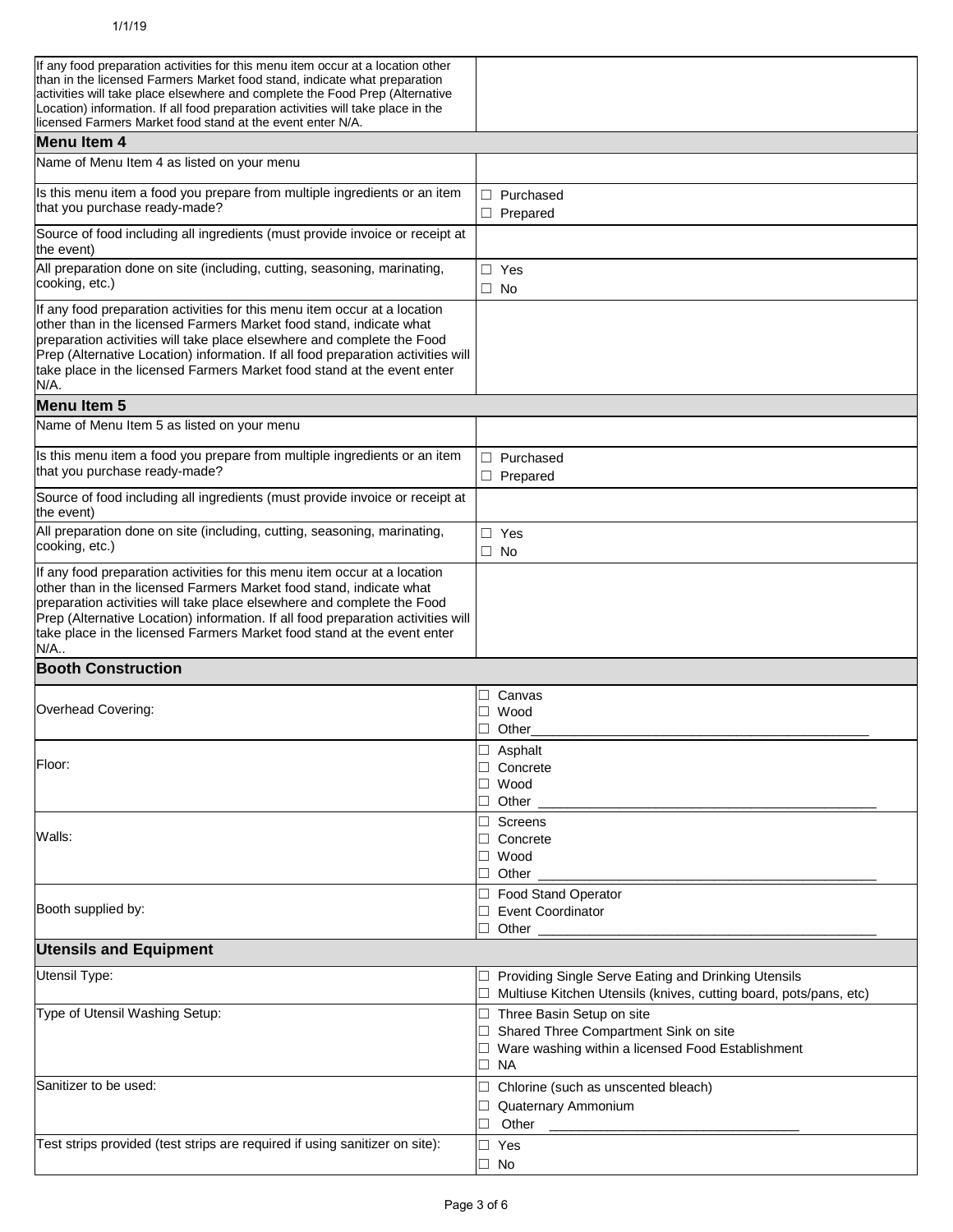| <b>Handwashing Facilities</b>                                                                                                           |                                                                                                                                                                                                                                                                                                                               |
|-----------------------------------------------------------------------------------------------------------------------------------------|-------------------------------------------------------------------------------------------------------------------------------------------------------------------------------------------------------------------------------------------------------------------------------------------------------------------------------|
| Provided by:                                                                                                                            | □ Food Stand Operator<br>□ Event Coordinator<br>⊐ NA                                                                                                                                                                                                                                                                          |
| Type of handwashing facility:                                                                                                           | □ Gravity Fed Water with Spigot and Bucket (such as Igloo cooler)                                                                                                                                                                                                                                                             |
| Handwashing stations are required in each food stand and are required<br>To be set up prior to food preparation.                        | □ Self-Contained Portable Unit (in each stand)<br>Plumbed with Hot and Cold Water Under Pressure<br>□<br>$\Box$ NA                                                                                                                                                                                                            |
| Disposable gloves provided:                                                                                                             | $\Box$ Yes<br>□ No                                                                                                                                                                                                                                                                                                            |
| <b>Food Storage or Display Equipment</b>                                                                                                |                                                                                                                                                                                                                                                                                                                               |
| List all equipment used for food storage and display. Enter N/A if necessary.                                                           |                                                                                                                                                                                                                                                                                                                               |
| Hot                                                                                                                                     |                                                                                                                                                                                                                                                                                                                               |
| Cold                                                                                                                                    |                                                                                                                                                                                                                                                                                                                               |
| Dry                                                                                                                                     |                                                                                                                                                                                                                                                                                                                               |
| Condiments                                                                                                                              |                                                                                                                                                                                                                                                                                                                               |
| <b>Water Supply</b>                                                                                                                     |                                                                                                                                                                                                                                                                                                                               |
| Provided By                                                                                                                             | □ Event Coordinator<br>□ Food Stand Operator                                                                                                                                                                                                                                                                                  |
| Source of Water                                                                                                                         | $\Box$ NA<br>$\Box$ Public<br>$\Box$ Non-Public (Results of most recent test must be submitted)                                                                                                                                                                                                                               |
| Method of providing hot water for handwashing and ware washing:                                                                         |                                                                                                                                                                                                                                                                                                                               |
| <b>Cooking Equipment</b>                                                                                                                |                                                                                                                                                                                                                                                                                                                               |
| List all cooking equipment: (example grills, fryers, etc.)                                                                              |                                                                                                                                                                                                                                                                                                                               |
| Provided By:                                                                                                                            | <b>Event Coordinator</b><br>⊐<br>Food Stand Operator                                                                                                                                                                                                                                                                          |
| <b>Electrical Supply</b>                                                                                                                |                                                                                                                                                                                                                                                                                                                               |
| Type:                                                                                                                                   | Generator<br>┚<br>Power Hook Up<br>$\Box$<br>□ No Power Needed<br>□ Lighting Available<br>□ Other <u>2000 - 2000 - 2000 - 2000 - 2000 - 2000 - 2000 - 2000 - 2000 - 2000 - 2000 - 2000 - 2000 - 2000 - 2000 - 2000 - 2000 - 2000 - 2000 - 2000 - 2000 - 2000 - 2000 - 2000 - 2000 - 2000 - 2000 - 2000 - 2000 - 2000 - 20</u> |
| Provided By:                                                                                                                            | □ Event Coordinator<br>□ Food Stand Operator                                                                                                                                                                                                                                                                                  |
| <b>Food Transportation</b>                                                                                                              |                                                                                                                                                                                                                                                                                                                               |
| Identify how food will be transported to event in order to maintain safe<br>temperatures                                                |                                                                                                                                                                                                                                                                                                                               |
| <b>Food Employees/Volunteers</b>                                                                                                        |                                                                                                                                                                                                                                                                                                                               |
| Certified Food Manager available:                                                                                                       | $\Box$ Yes<br>Name:<br>$\Box$ No                                                                                                                                                                                                                                                                                              |
| Certificate available                                                                                                                   |                                                                                                                                                                                                                                                                                                                               |
| # of food employees/volunteers                                                                                                          |                                                                                                                                                                                                                                                                                                                               |
| Person responsible for maintaining log book (required)<br>A log book is a record of employees with dates and times worked in the stand. |                                                                                                                                                                                                                                                                                                                               |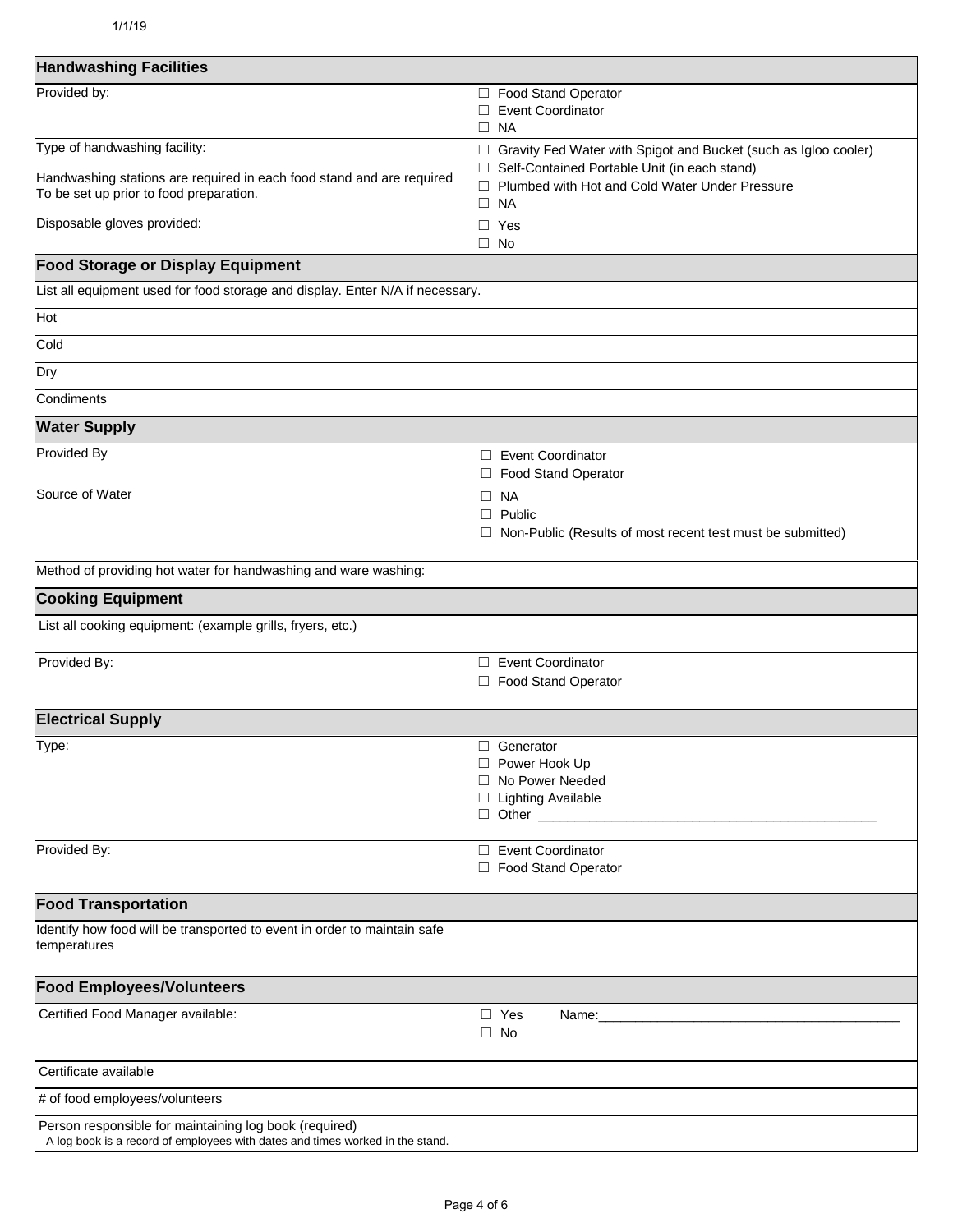| Refuse Removal (Liquid waste = water, grease, etc.) (Refuse = trash)                             |                                                           |  |
|--------------------------------------------------------------------------------------------------|-----------------------------------------------------------|--|
| Describe how liquid waste will be disposed of. Enter N/A if there is no<br>liquid waste.         |                                                           |  |
| Frequency of liquid waste removal (times per day)                                                |                                                           |  |
| Describe how trash will be disposed of.                                                          |                                                           |  |
| <b>Thermometers</b>                                                                              |                                                           |  |
| Holding Thermometer Description. Enter N/A if temperature control is not<br>required for safety. | Thin Tip Probe Thermometer<br>$\Box$<br>Other (describe)  |  |
| Cooking Thermometer Description. Enter N/A if there is no cooking.                               | Thin Tip Probe Thermometer<br>Other (describe) __________ |  |
| <b>Rules and Regulations</b>                                                                     |                                                           |  |
| The Food Stand Operator has read the Temporary Food Operation Guide:                             | $\Box$<br>Yes<br>$\Box$ No                                |  |

An annual Farmers Market food license will not be issued unless this application meets all applicable requirements found in the Iowa Food Code as summarized in the Temporary Food Establishment and Farmers Market Rules and the Regulatory Authority has approved the license application. Non-compliance may result in closure of the Farmers Market food establishment.

## **Annual License Fee: \$150**

**An Annual Farmers Market Food License is issued on a countywide basis. Farmers Market food establishments that operate simultaneously at more than one location within a county are required to have a separate license for each location.**

> **Submit payment to:**  Scott County Health Department 600 W 4th Street Davenport, IA 52801 Phone Number: (563) 326-8618

#### **Verification**

A copy of the license and most recent inspection report must be posted in the Farmers Market food stand in a conspicuous location.

I verify all of the information contained in the application is accurate.

Signature

Printed name of Signatory **Example 20** and the set of  $\frac{1}{2}$  and  $\frac{1}{2}$  and  $\frac{1}{2}$  and  $\frac{1}{2}$  and  $\frac{1}{2}$  and  $\frac{1}{2}$  and  $\frac{1}{2}$  and  $\frac{1}{2}$  and  $\frac{1}{2}$  and  $\frac{1}{2}$  and  $\frac{1}{2}$  and  $\frac{1}{2}$  and

| Do not complete information below-For Office Use Only |                       |                 |  |
|-------------------------------------------------------|-----------------------|-----------------|--|
| Check #                                               | <b>Check Date</b>     | Amount Received |  |
| Check Name                                            | <b>Penalty Amount</b> | Amount Due      |  |